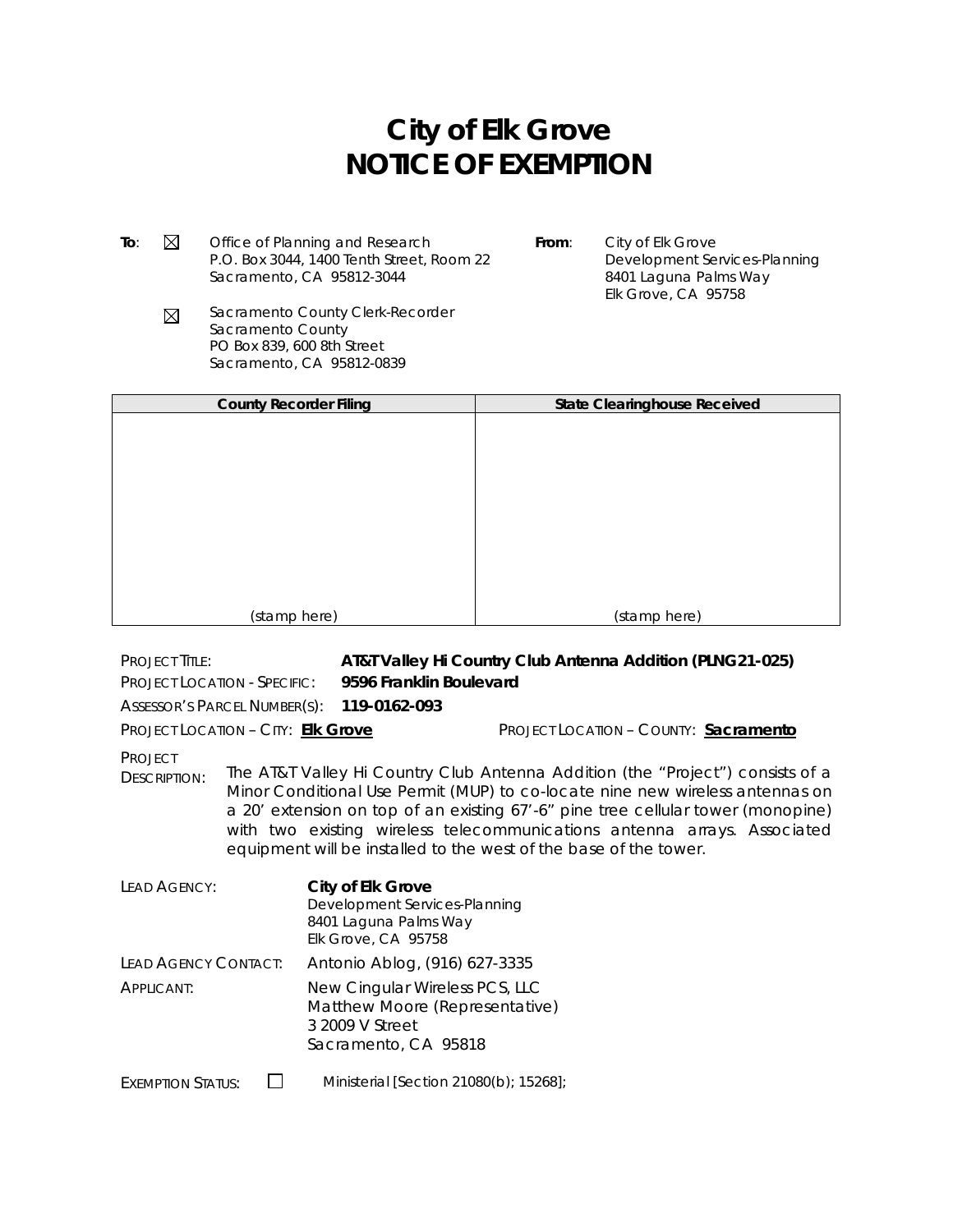- $\Box$ Declared Emergency [Section 21080(b)(3); 15269(a)];
- $\Box$ Emergency Project [Section 21080(b)(4); 15269(b)(c)];
- $\Box$ Preliminary Review [Section 15060(c)(3)]
- $\Box$ Consistent With a Community Plan or Zoning [Section 15183(a)]
- $\Box$ Statutory Exemption
- $\boxtimes$ Categorical Exemption [15301]
- $\Box$ General Rule [Section 15061(b)(3)]
- $\Box$ Criteria for Subsequent EIR [Section 15162]

## **REASONS WHY THIS PROJECT IS EXEMPT OR DOES NOT REQUIRE FURTHER ENVIRONMENTAL DOCUMENTATION:**

CEQA requires analysis of agency approvals of discretionary "projects." A "project," under CEQA, is defined as "the whole of an action, which has a potential for resulting in either a direct physical change in the environment, or a reasonably foreseeable indirect physical change in the environment" (State CEQA Guidelines Section 15378). The proposed Project is a project under CEQA.

The Project is exempt from CEQA pursuant to State CEQA Guidelines Section 15301 (Existing Facilities). Section 15301 applies to the operation, repair, maintenance, permitting, leasing, licensing, or minor alteration of existing public or private structures, facilities, mechanical equipment, or topographical features, involving negligible or no expansion of use beyond that existing at the time of the lead agency's determination. The proposed Project consists of the colocation of nine, new wireless antennas on a 20' extension on top of an existing 67'-6" pine tree cellular tower (monopine) with two existing wireless telecommunications antenna arrays. Associated equipment will be installed to the west of the base of the tower. The additional antennas will not introduce any new uses not already existing at the site. Furthermore, as evidenced by the Radio Frequency Electromagnetic Energy Compliance Report by EBI Consulting, the radio frequency emissions from the proposed AT&T antennas will be 0.16% of the Federal Communications Commission (FCC) exposure limits at the nearest walking/working surface. The report noted that cumulatively, existing antennas considered, the radio frequency emissions from the tower will only be 0.71% of the FCC exposure limits at the nearest walking/working surface. Staff reviewed the proposed Project and did not find any evidence that special circumstances exist that would create a reasonable possibility that the proposed Project will have a significant adverse effect on the environment. Therefore, the proposed Project qualifies for the exemption under State CEQA Guidelines Section 15301.

As part of the FCC licensing process, the Applicant will be required to comply with all safety standards, including those governing radio waves, and the National Environmental Policy Act (NEPA) review process. Conditions of Approval ensure that building permits for the wireless facility will not be approved until the Applicant has received FCC approval. FCC license requirements include conformance with federal standards related to radio frequency exposure and imposing this condition ensures that the equipment will be designed and operated in conformance with such standards. Pursuant to Elk Grove Municipal Code (EGMC) Section 23.94.30(E), findings for denial shall not be based on the environmental effects of radio frequency emissions that comply with the FCC emission regulations.